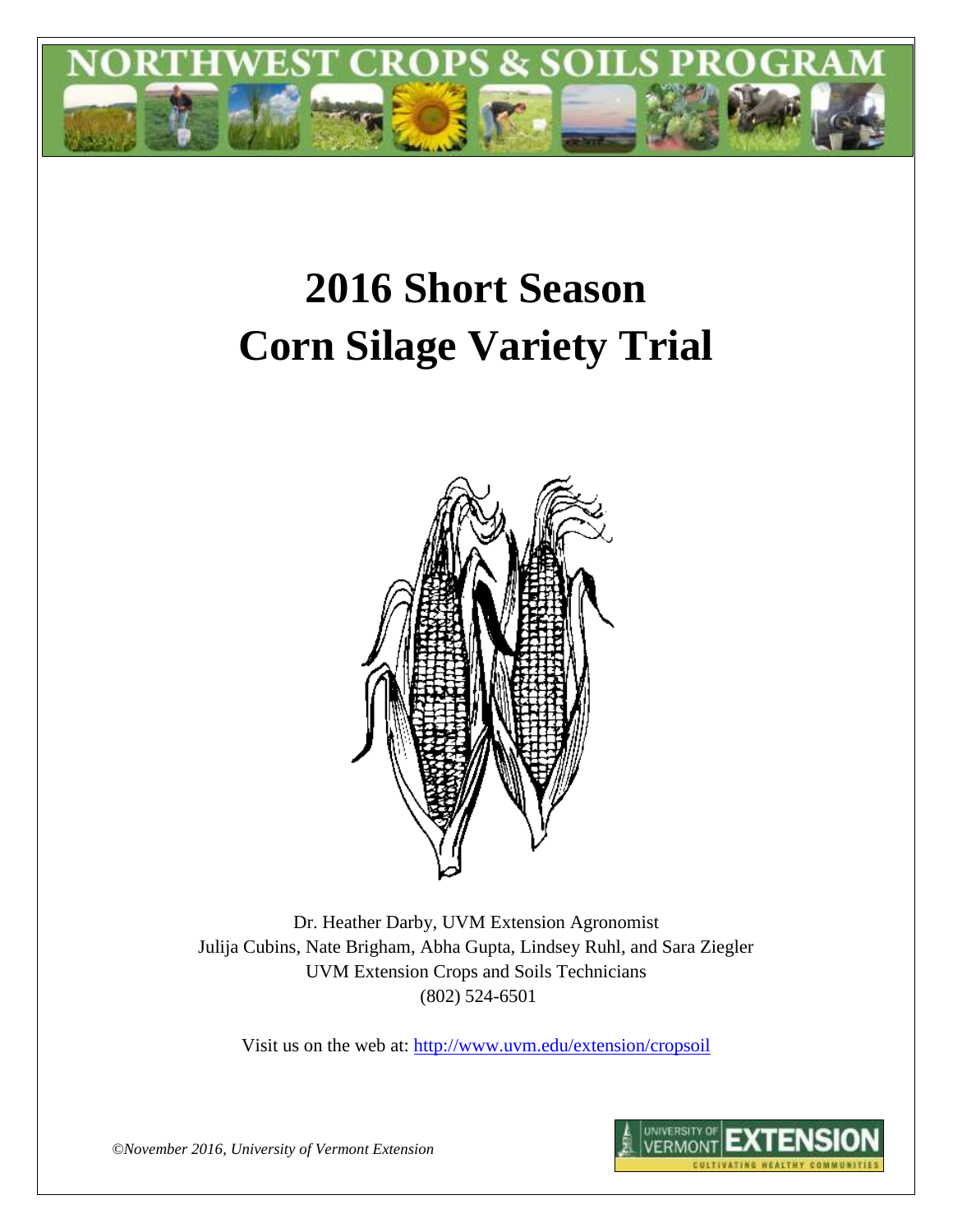#### **2016 SHORT SEASON CORN SILAGE VARIETY TRIAL Dr. Heather Darby, University of Vermont Extension [heather.darby\[at\]uvm.edu](mailto:heather.darby@uvm.edu?subject=2012%20Short%20Season%20Corn%20Report)**

In 2016, the University of Vermont Extension Northwest Crops and Soils Program evaluated yield and quality of short season corn silage varieties at Borderview Research Farm in Alburgh, VT. While short season corn is an obvious choice in areas that accumulate fewer Growing Degree Days (GDDs), it also has a place in longer season areas. Growing a shorter season variety can allow for more time in the fall to adequately prepare the soil for winter by applying manure and planting cover crops, thereby minimizing nutrient and soil losses. In addition to these benefits, past UVM Extension variety trials have shown that many of these shorter season corn varieties can have comparable yield and quality to longer season corn varieties. It is important to remember that the data presented in this report are from a single year. Hybrid-performance data from additional tests over several years should be compared when making varietal selections.

# **MATERIALS AND METHODS**

Several seed companies submitted varieties for evaluation (Table 1). Thirty-nine corn varieties were evaluated, ranging in relative maturity (RM) from 80 to 97 days. Details for the varieties including company, genetic traits, and RM are listed in Table 2.

| <b>Albert Lea Seed</b> | DEKALB-<br><b>Monsanto</b> | <b>Channel Bio,</b><br><b>LLC</b> | <b>Chemgro</b>   |
|------------------------|----------------------------|-----------------------------------|------------------|
| Matt Leavitt           | Gaurav Goyal               | James Valent                      | Donald Upton     |
| Albert Lea, MN         | Ithaca, NY                 | St. Louis, MO                     | Clayton, NY      |
| $(800)$ 235-3547       | $(352)$ 278-7131           | $(814)$ 571-8600                  | $(315)$ 486-1080 |

**Table 1. Participating companies and contact information.**

| <b>Mycogen</b>   | <b>Seedway</b>   | <b>T.A. Seeds</b> |  |  |
|------------------|------------------|-------------------|--|--|
| Claude Fortin    | Ed Schillawski   | Cory Chelko       |  |  |
| Highgate, VT     | Shoreham, VT     | Jersey Shore, PA  |  |  |
| $(802)$ 363-2803 | $(802)$ 338-6930 | $(866)$ 813-7333  |  |  |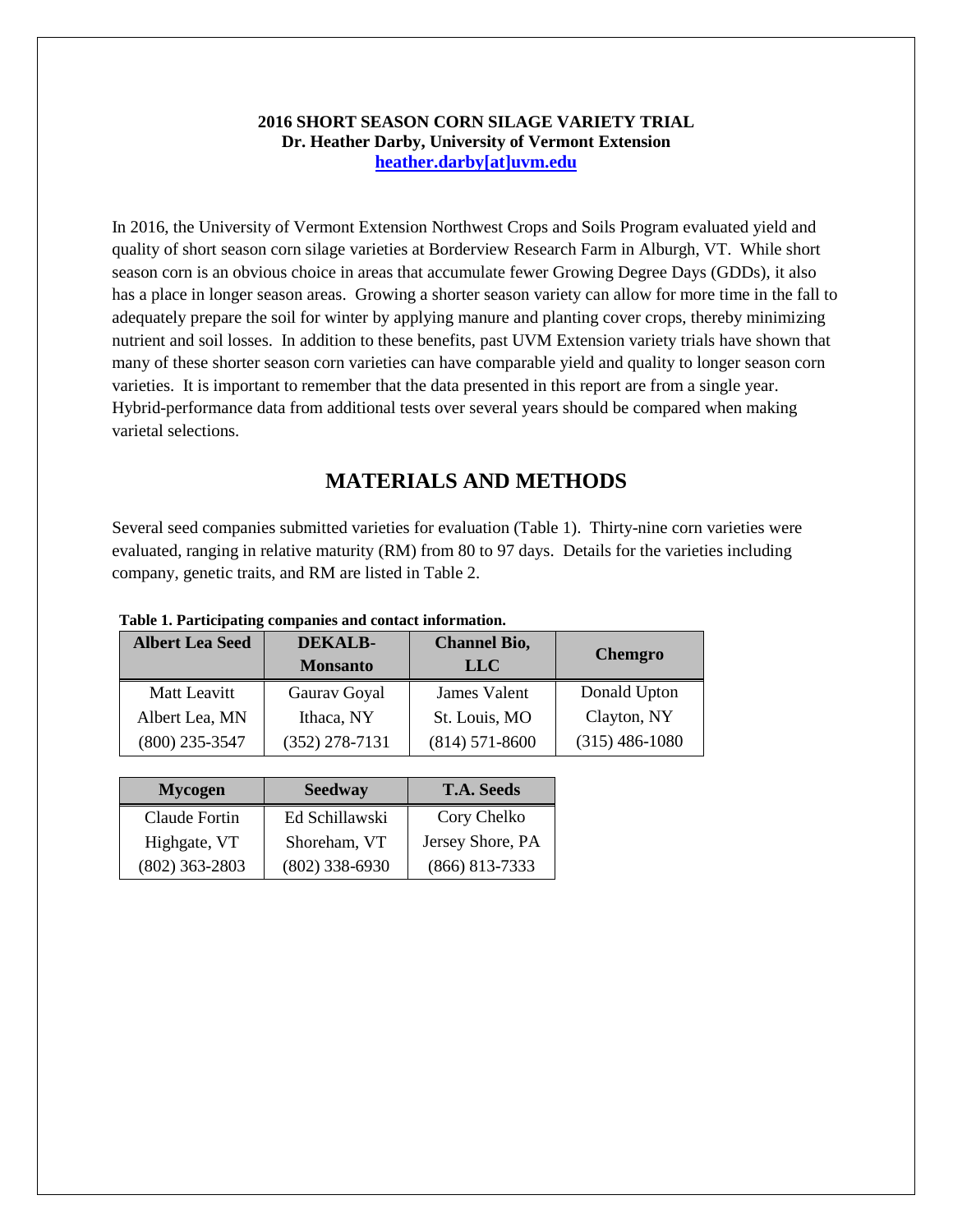| <b>Variety</b>      | <b>Company</b>       | <b>Traits</b>         | <b>Relative</b><br><b>Maturity</b> |
|---------------------|----------------------|-----------------------|------------------------------------|
| 2D095               | Mycogen              | HXT, LL, RR2          | 80                                 |
| 185-15VT2PRIB       | Channel Bio, LLC     | VT2PRIB               | 85                                 |
| <b>TMF2R198</b>     | Mycogen              | LL, RR2, RA, SSX      | 85                                 |
| 2G165               | Mycogen              | Agrisure 3122, LL, GT | 85                                 |
| 4668G3A             | <b>Chemgro Seeds</b> | Artesian 3011A        | 86                                 |
| <b>DKC36-30</b>     | DEKALB-Monsanto      | VT2PRIB               | 86                                 |
| <b>TMF86H77 RA</b>  | Mycogen              | SSX, LL, RA, RR2      | 86                                 |
| <b>SW 2754-RR</b>   | Seedway              | <b>RR</b>             | 86                                 |
| TA266-28RIB         | T.A. Seeds           | <b>SSRIB</b>          | 86                                 |
| 187-49VT2PRIB       | Channel Bio, LLC     | VT2PRIB               | 87                                 |
| 4775RDP             | <b>Chemgro Seeds</b> | VT2PRIB               | 87                                 |
| 189-03VT2PRIB       | Channel Bio, LLC     | VT2PRIB               | 89                                 |
| <b>DKC39-27</b>     | DEKALB-Monsanto      | <b>SSRIB</b>          | 89                                 |
| TA089-00            | T.A. Seeds           | None                  | 89                                 |
| 5018G3              | <b>Chemgro Seeds</b> | Agrisure 3000 GT      | 90                                 |
| 190-13VT2RIB        | Channel Bio, LLC     | VT2PRIB               | 90                                 |
| 5141RRN             | <b>Chemgro Seeds</b> | <b>RR</b>             | 91                                 |
| TMF91Q25            | Mycogen              | SSX, LL, RR2          | 91                                 |
| SW 3019             | Seedway              | GT, CB, LL            | 91                                 |
| <b>SW 3654-RR</b>   | Seedway              | <b>RR</b>             | 91                                 |
| Viking 42-92N       | Albert Lea Seed      | None                  | 92                                 |
| 192-09VT3PRIB       | Channel Bio, LLC     | VT3PRIB               | 92                                 |
| 5245RDP             | Chemgro Seeds        | VT2PRIB               | 92                                 |
| F <sub>2F</sub> 345 | Mycogen              | SSX, LL, RR2, RA      | 92                                 |
| TA370-53EZ          | T.A. Seeds           | None                  | 92                                 |
| TA387-22DPRIB       | T.A. Seeds           | VT2PRIB               | 92                                 |
| 193-53STXRIB        | Channel Bio, LLC     | <b>SSRIB</b>          | 93                                 |
| <b>DKC43-48</b>     | DEKALB-Monsanto      | <b>VT3PRIB</b>        | 93                                 |
| 194-14VT2PRIB       | Channel Bio, LLC     | VT2PRIB               | 94                                 |
| DKC44-13            | DEKALB-Monsanto      | <b>SSRIB</b>          | 94                                 |
| <b>TMF94L37</b>     | Mycogen              | SSX, LL RR2           | 94                                 |
| <b>TMF2L395</b>     | Mycogen              | RR <sub>2</sub>       | 94                                 |
| DKC45-07            | DEKALB-Monsanto      | <b>SSRIB</b>          | 95                                 |
| DKC45-65            | DEKALB-Monsanto      | <b>SSRIB</b>          | 95                                 |
| F <sub>2F379</sub>  | Mycogen              | SSX, LL, RR2, RA      | 95                                 |
| <b>DKC46-20</b>     | DEKALB-Monsanto      | VT3PRIB               | 96                                 |
| <b>TMF2Q419</b>     | Mycogen              | SSX, LL, RR2, RA      | 96                                 |
| 197-68STXRIB        | Channel Bio, LLC     | <b>SSRIB</b>          | 97                                 |
| 5775GTCB            | Chemgro Seeds        | GT, CB, LL            | 97                                 |

**Table 2. Short season silage corn varieties evaluated in Alburgh, VT, 2016.**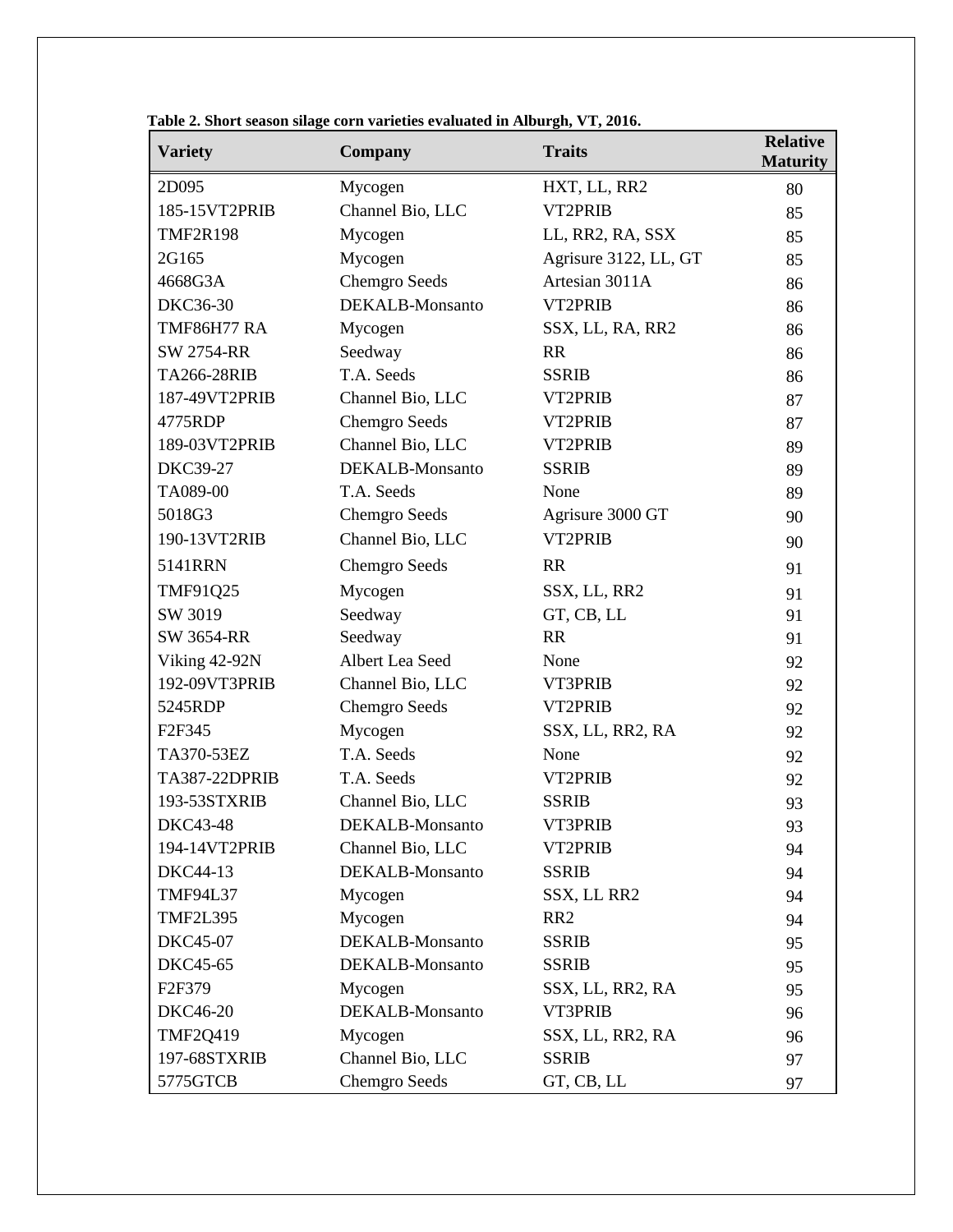| Traits:                                                                                                                                    |
|--------------------------------------------------------------------------------------------------------------------------------------------|
| Artesian 3011A- protection from corn borer and corn rootworm, Agrisure Artesian drought tolerance and herbicide tolerance                  |
| Agrisure® 3122 – protects against corn borer, rootworm, glyphosate tolerant, 5% integrated, single-bag refuge                              |
| CB- Corn borer resistant                                                                                                                   |
| GT- Glyphosate tolerant.                                                                                                                   |
| HXT- Herculex Xtra®, provides season-long insect protection from corn borer, corn rootworm, black cutworm, western bean cutworm, and fall  |
| army work                                                                                                                                  |
| $LL - Glufosinate-ammonium herbicide (LibertyLink\otimes) tolerant.$                                                                       |
| RA-Refuge Advanced <sup>®</sup> contains refuge seed mixed in with hybrid seed eliminating the need to plant a separate refuge.            |
| $RR - Roundup$ Ready corn is glyphosate herbicide (Roundup <sup>®</sup> ) tolerant.                                                        |
| RR2 – Roundup Ready corn is glyphosate herbicide (Roundup®, Touchdown®) tolerant.                                                          |
| SSRIB- Genuity® SmartStax®RIB Complete® provides broad spectrum protection against corn earworm and other ear-feeding insects as well as   |
| fall armyworm, European corn borer, and corn earworm with multiple modes of action; glyphosate herbicide tolerance ((Roundup Ready®,       |
| Touchdown®) and glufosinate-ammonium (LibertyLink®)). Bags of this seed also contain refuge seed mixed in eliminating the need for a       |
| separate refuge (Refuge-in-bag).                                                                                                           |
| SSX – SmartStax corn provides a broad spectrum of insect control, using multiple modes of action, as well as glyphosate herbicide (Roundup |
| Ready®, Touchdown®) and glufosinate-ammonium (LibertyLink®) tolerance.                                                                     |
| VT2PRIB- Genuity® VT Double PRO™ RIB Complete® provides protection against corn earworm and other ear-feeding insects as well as fall      |
| armyworm, European corn borer, and corn earworm. Bags of this seed also contain refuge seed mixed in, eliminating the need for a separate  |
| refuge (Refuge-in-bag).                                                                                                                    |
| VT3PRIB- Genuity® VT Triple $PRO^{TM}$ same as double with addition of rootworm trait                                                      |

The soil type at the Alburgh location was Benson rocky silt loam (Table 3). The previous crop was corn and the seedbed was spring disked followed by spike tooth harrow. Starter fertilizer (10-20-20) was applied at a rate of 200 lbs ac<sup>-1</sup>. Plots were 30' long and consisted of two rows spaced at 30 inches planted with a John Deere 1750 planter. The seeding rate was 36,000 seeds per acre. The plot design was a randomized complete block with three replications. The treatments were 39 varieties that ranged in relative maturity from 80 to 97 days. Nitrogen fertilizer in form of urea (46-0-0) was applied on 27-Jun at a rate of 240 lbs  $ac^{-1}$ , along with 100 lbs  $ac^{-1}$  potash (0-0-62). Fertility rates were based on soil and nitrate tests. Lumax was sprayed at a rate of  $3$  pints ac<sup>-1</sup> on  $3$ -Jun.

|                     | <b>Borderview Research Farm</b>          |
|---------------------|------------------------------------------|
|                     | Alburgh, VT                              |
| Soil type           | Benson rocky silt loam 8-15% slope       |
| Previous crop       | Corn                                     |
| Row width (in.)     | 30                                       |
| Planting date       | $17-May$                                 |
| Harvest date        | $19-Sep$                                 |
| Tillage operations  | Spring disk, spike tooth harrow          |
| <b>Weed Control</b> | $3$ -Jun, Lumax 3 pints ac <sup>-1</sup> |
| Starter fertilizer  | 200 lbs $ac^{-1}$ 10-20-20               |
| Side-dress          | 27-Jun 100 lbs $ac^{-1}$ 0-0-62          |
|                     | 27-Jun 140 lbs $ac^{-1}$ 46-0-0          |

#### **Table 3. Short season corn trial specifics for Alburgh, VT, 2016.**

On the 19-Sep, the corn was harvested with a John Deere 2-row chopper, and the forage wagon was weighed on a scale. A subsample of the harvested material was collected, dried, ground, and then analyzed at the University of Vermont's Testing Laboratory, Burlington, VT, for silage quality. The samples were ground through a Wiley mill (2mm screen), and then through a UDY Corporation cyclone sample mill (1mm screen). The samples were then analyzed using the FOSS NIRS (near infrared reflectance spectroscopy) DS2500 Feed and Forage analyzer for crude protein (CP), acid detergent fiber (ADF), neutral detergent fiber (NDF), starch, and 48-hour digestible NDF (NDFD). A subset of samples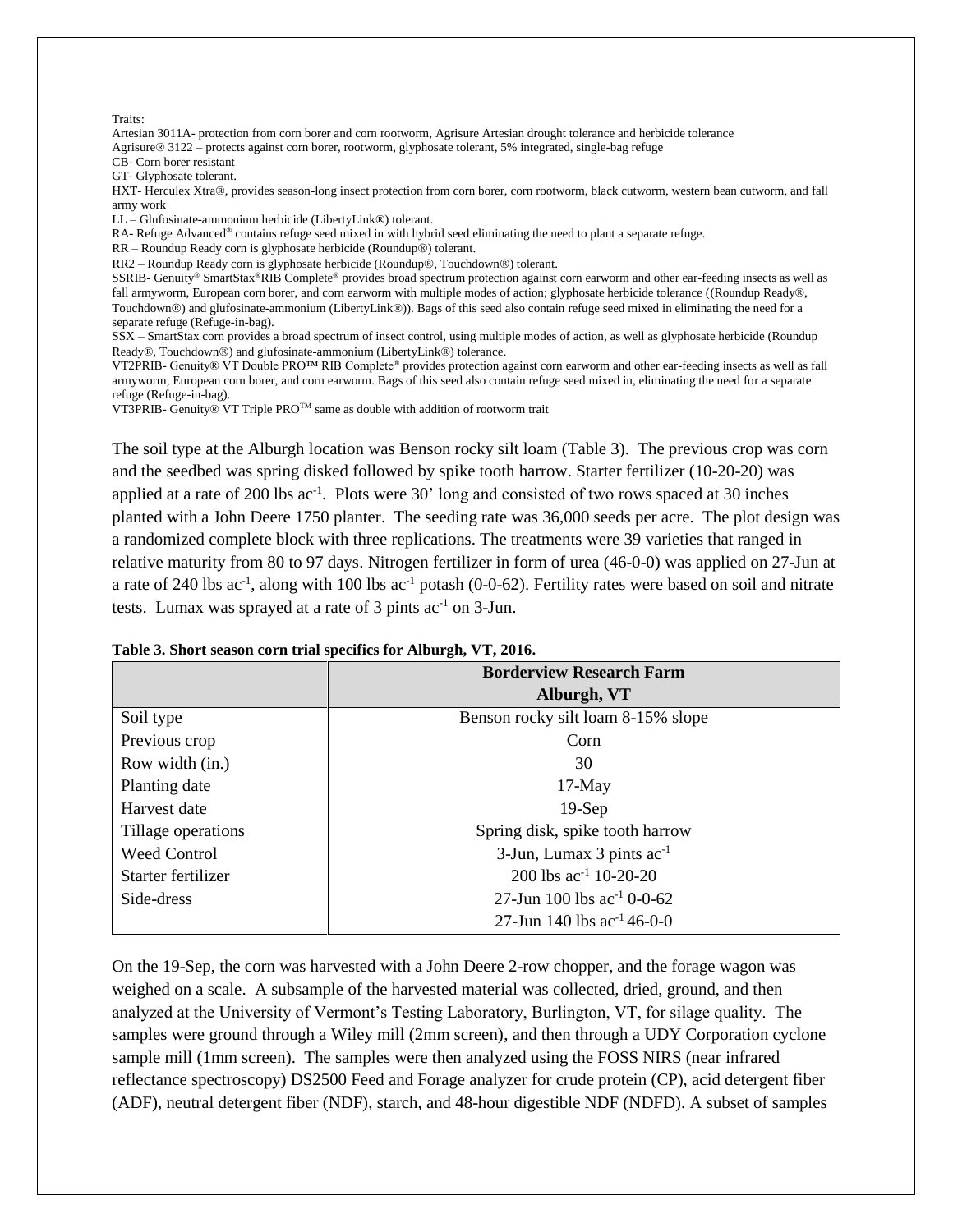(n=20) was sent to DairyOne forage laboratory (Ithaca, NY) for wet chemistry analysis. This information was used to bias our current NIR forage calibration. Dry matter yields were calculated and then adjusted to 35% dry matter.

The bulky characteristics of forage come from fiber. Forage feeding values are negatively associated with fiber since the less digestible portions of plants are contained in the fiber fraction. The detergent fiber analysis system separates forages into two parts: cell contents, which include sugars, starches, proteins, non-protein nitrogen, fats and other highly digestible compounds; and the less digestible components found in the fiber fraction. The total fiber content of forage is contained in the neutral detergent fiber (NDF). This fraction includes cellulose, hemicellulose, and lignin. Because these components are associated with the bulkiness of feeds, NDF is closely related to feed intake and rumen fill in cows. Recently, forage testing laboratories have begun to evaluate forages for NDF digestibility (NDFD). NDFD is the percent of NDF that is digestible in 48 hours. Research has demonstrated that lactating dairy cows will eat more dry matter and produce more milk when fed forages with optimum NDFD. Forages with increased NDFD will result in higher energy values and, perhaps more importantly, increased forage intakes. Forage NDFD can range from 20 – 80% NDF.

The silage performance indices of total digestible nutrients (TDN), net energy of lactation (NEL), milk per ton, and milk per acre were calculated using a model derived from the spreadsheet entitled "MILK2006," developed by researchers at the University of Wisconsin. Net energy of lactation (NEL) is calculated based on concentrations of NDF and ADF. NE<sup>L</sup> can be used as a tool to determine the quality of a ration. However, it should not be considered the sole indicator of the quality of a feed as NE<sup>L</sup> is affected by the quantity of a cow's dry matter intake, the speed at which her ration is consumed, the contents of the ration, feeding practices, the level of her production, and many other factors. Starch can also have an effect on NEL, where the greater the starch content, the higher the NE<sup>L</sup> (measured in Mcal per pound of silage), up to a certain point. High grain corn silage can have starch values exceeding 40%. Total digestible nutrients (TDN) report the percentage of digestible material in silage. Total digestible nutrients are calculated from ADF and express the differences in digestible material between silages.

Milk per ton measures the pounds of milk that could be produced from a ton of silage. This value is generated by approximating a balanced ration meeting animal energy, protein, and fiber needs based on silage quality. The value is based on a standard cow weight and level of milk production. Milk per acre is calculated by multiplying the milk per ton value by silage dry matter yield. Therefore, milk per ton is an overall indicator of forage quality and milk per acre an indicator of forage yield and quality. Milk per ton and milk per acre calculations provide relative rankings of forage samples, but should not be considered as predictive of actual milk responses in specific situations for the following reasons:

- 1) Equations and calculations are simplified to reduce inputs for ease of use,
- 2) Farm to farm differences exist,
- 3) Genetic, dietary, and environmental differences affecting feed utilization are not considered.

Yield data and stand characteristics were analyzed using mixed model analysis using the mixed procedure of SAS (SAS Institute, 1999). Replications within trials were treated as random effects, and hybrids were treated as fixed. Hybrid mean comparisons were made using the Least Significant Difference (LSD) procedure when the F-test was considered significant  $(p<0.10)$ .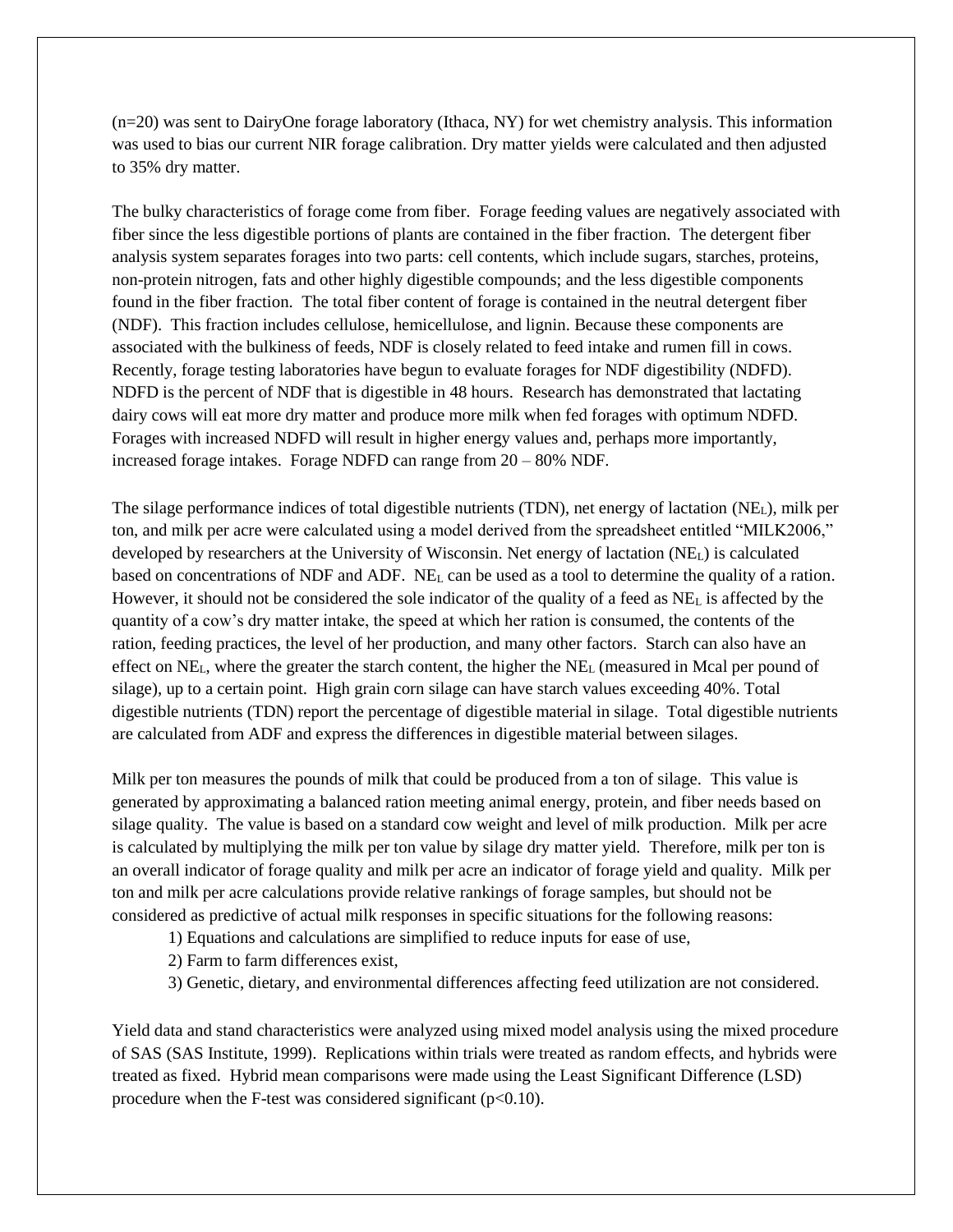Variations in yield and quality can occur because of variations in genetics, soil, weather, and other growing conditions. Statistical analysis makes it possible to determine whether a difference among

hybrids is real or whether it might have occurred due to other variations in the field. At the bottom of each table a LSD value is presented for each variable (i.e. yield). Least Significant Differences (LSDs) at the 0.10 level of significance are shown. Where the difference between two hybrids within a column is equal to or greater than the LSD value at the bottom of the column, you can be sure that for 9 out of 10 times, there is a real difference between the two hybrids. In this **Hybrid Yield** A 6.0 B 7.5\* C **9.0\***  $LSD$  2.0

example, hybrid C is significantly different from hybrid A but not from hybrid B. The difference between C and B is equal to 1.5, which is less than the LSD value of 2.0. This means that these hybrids did not differ in yield. The difference between C and A is equal to 3.0, which is greater than the LSD value of 2.0. This means that the yields of these hybrids were significantly different from one another.

### **RESULTS**

Weather data was recorded with a Davis Instrument Vantage PRO2 weather station, equipped with a WeatherLink data logger at Borderview Research Farm in Alburgh, VT. Missing precipitation data from 17-Aug through 31-Oct was supplemented using data provided by the NOAA from Highgate, VT. The entire corn-growing season was unusually dry, accumulating 7.27 inches less rain than the 30 year average (Table 4). Despite the lack of rain, June and July were close to the average temperature. However, August and September were hotter than the average. Overall, there were an accumulated 2562 GDDs this season, approximately 262 more than the historical 30-year average.

| Alburgh, VT                         | May     | June    | July    | August  | September |  |
|-------------------------------------|---------|---------|---------|---------|-----------|--|
| Average temperature $({}^{\circ}F)$ | 58.1    | 65.8    | 70.7    | 71.6    | 63.4      |  |
| Departure from normal               | 1.8     | 0.0     | 0.1     | 2.9     | 2.9       |  |
|                                     |         |         |         |         |           |  |
| Precipitation (inches)              | 1.50    | 2.80    | 1.80    | 3.00    | 2.50      |  |
| Departure from normal               | $-1.92$ | $-0.88$ | $-2.37$ | $-0.93$ | $-1.17$   |  |
|                                     |         |         |         |         |           |  |
| Growing Degree Days (base 50°F)     | 340     | 481     | 640     | 663     | 438       |  |
| Departure from normal               | 74      |         |         | 82      | 98        |  |

**Table 4. Weather data for Alburgh, VT, 2016.**

Based on weather data from a Davis Instruments Vantage Pro2 with WeatherLink data logger. Historical averages are for 30 years of NOAA data (1981-2010) from Burlington, VT.

Missing precipitation data from 17-Aug through 31-Oct was supplemented using data provided by the NOAA from Highgate, VT.

The average yield at 35% dry matter for the trial was 24.9 tons per acre (Table 5, Figure 1). The highest yielding variety was DEKALB's DKC43-48 at 33.5 tons per acre. Other varieties including DKC39-27, TA370-53EZ, 193-53STXRIB, 194-14VT2PRIB, DKC44-13, TMF2L395, and DKC45-65 had yields that were not significantly different from the top yielder. On average varieties were harvested at 38.5% dry matter.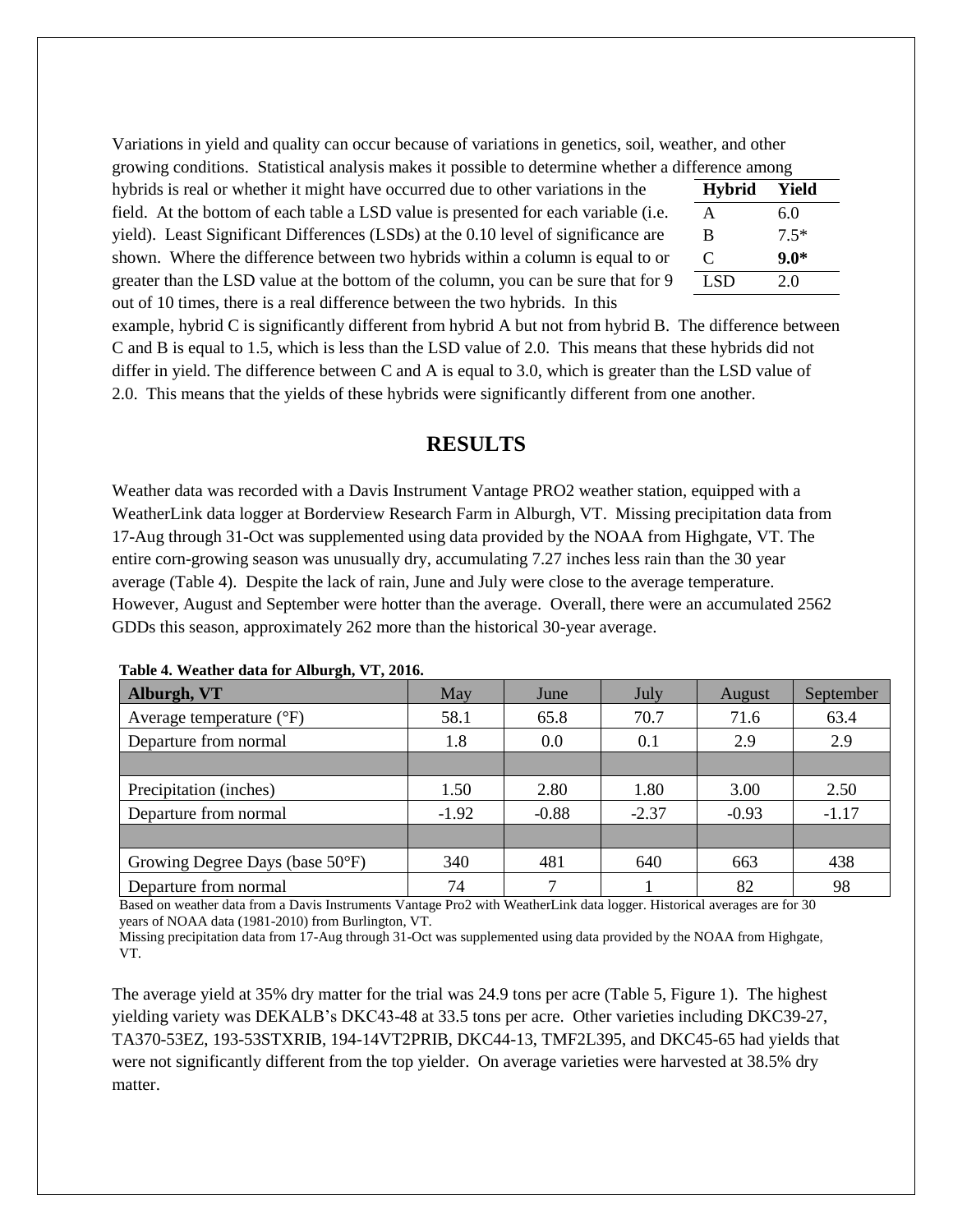| <b>Variety</b>       | Company              | <b>Relative</b>          | <b>Harvest</b>  | Yield @                  |  |
|----------------------|----------------------|--------------------------|-----------------|--------------------------|--|
|                      |                      | maturity<br>days         | DM <sup>†</sup> | 35% DM<br>tons $ac^{-1}$ |  |
|                      |                      |                          | $\%$            |                          |  |
| 2D095                | Mycogen              | 80                       | 40.5            | 26.0                     |  |
| 185-15VT2PRIB        | Channel Bio, LLC     | 85                       | 40.8            | 22.2                     |  |
| <b>TMF2R198</b>      | Mycogen              | 85                       | 39.6            | 26.1                     |  |
| 2G165                | Mycogen              | 85                       | 39.3            | 26.5                     |  |
| 4668G3A              | <b>Chemgro Seeds</b> | 86                       | 37.7*           | 19.9                     |  |
| DKC36-30             | DEKALB-Monsanto      | 86                       | 38.4            | 26.3                     |  |
| TMF86H77RA           | Mycogen              | 86                       | 40.8            | 21.1                     |  |
| <b>SW 2754-RR</b>    | Seedway              | 86                       | 38.6            | 21.6                     |  |
| TA266-28RIB          | T.A. Seeds           | 86                       | 40.0            | 25.0                     |  |
| 187-49VT2PRIB        | Channel Bio, LLC     | 87                       | 38.0            | 27.4                     |  |
| 4775RDP              | <b>Chemgro Seeds</b> | 87                       | 38.8            | 21.1                     |  |
| 189-03VT2PRIB        | Channel Bio, LLC     | 89                       | 37.9            | 19.4                     |  |
| <b>DKC39-27</b>      | DEKALB-Monsanto      | 89                       | 39.1            | $31.1*$                  |  |
| TA089-00             | T.A. Seeds           | 89                       | 40.6            | 25.6                     |  |
| 5018G3               | <b>Chemgro Seeds</b> | 90                       | 40.3            | 19.7                     |  |
| 190-13VT2RIB         | Channel Bio, LLC     | 90                       | 38.4            | 21.6                     |  |
| 5141RRN              | <b>Chemgro Seeds</b> | 91                       | $37.1*$         | 23.5                     |  |
| TMF91Q25             | Mycogen              | 91                       | 40.5            | 21.5                     |  |
| SW 3019              | Seedway              | 91                       | $37.6*$         | 23.5                     |  |
| <b>SW 3654-RR</b>    | Seedway              | 91                       | 38.8            | 20.3                     |  |
| Viking 42-92N        | Albert Lea Seed      | 92                       | 39.1            | 19.5                     |  |
| 192-09VT3PRIB        | Channel Bio, LLC     | 92                       | 39.2            | 20.3                     |  |
| 5245RDP              | <b>Chemgro Seeds</b> | 92                       | 38.1            | 22.7                     |  |
| F <sub>2F345</sub>   | Mycogen              | 92                       | 37.8*           | 23.0                     |  |
| TA370-53EZ           | T.A. Seeds           | 92                       | $37.1*$         | 32.9*                    |  |
| <b>TA387-22DPRIB</b> | T.A. Seeds           | 92                       | 38.3            | 24.9                     |  |
| 193-53STXRIB         | Channel Bio, LLC     | 93                       | 39.4            | 29.7*                    |  |
| <b>DKC43-48</b>      | DEKALB-Monsanto      | 93                       | 38.0            | $33.5*$                  |  |
| 194-14VT2PRIB        | Channel Bio, LLC     | 94                       | 39.7            | $31.3*$                  |  |
| DKC44-13             | DEKALB-Monsanto      | 94                       | 38.0            | $32.6*$                  |  |
| <b>TMF94L37</b>      | Mycogen              | 94                       | $35.7*$         | 24.5                     |  |
| <b>TMF2L395</b>      | Mycogen              | 94                       | $34.0*$         | $30.7*$                  |  |
| <b>DKC45-07</b>      | DEKALB-Monsanto      | 95                       | $36.4*$         | 24.8                     |  |
| DKC45-65             | DEKALB-Monsanto      | 95                       | $37.2*$         | $30.6*$                  |  |
| DKC46-20             | Mycogen              | 95                       | 38.4            | 22.2                     |  |
| F2F379               | DEKALB-Monsanto      | 96                       | 38.7            | 20.2                     |  |
| <b>TMF2Q419</b>      | Mycogen              | 96                       | 38.9            | 27.0                     |  |
| 197-68STXRIB         | Channel Bio, LLC     | 97                       | $36.8*$         | 27.6                     |  |
| 5775GTCB             | <b>Chemgro Seeds</b> | 97                       | $36.3*$         | 25.4                     |  |
| LSD(0.10)            |                      | $\overline{\phantom{a}}$ | 1.47            | 5.80                     |  |
| Trial Mean           |                      | 90                       | 38.5            | 24.9                     |  |

**Table 5. Harvest characteristics of short season corn silage varieties – Alburgh, VT, 2016.**

Varieties that did not perform significantly different than the top variety shown in **bold** variety are indicated with an asterisk \* **†**DM, dry matter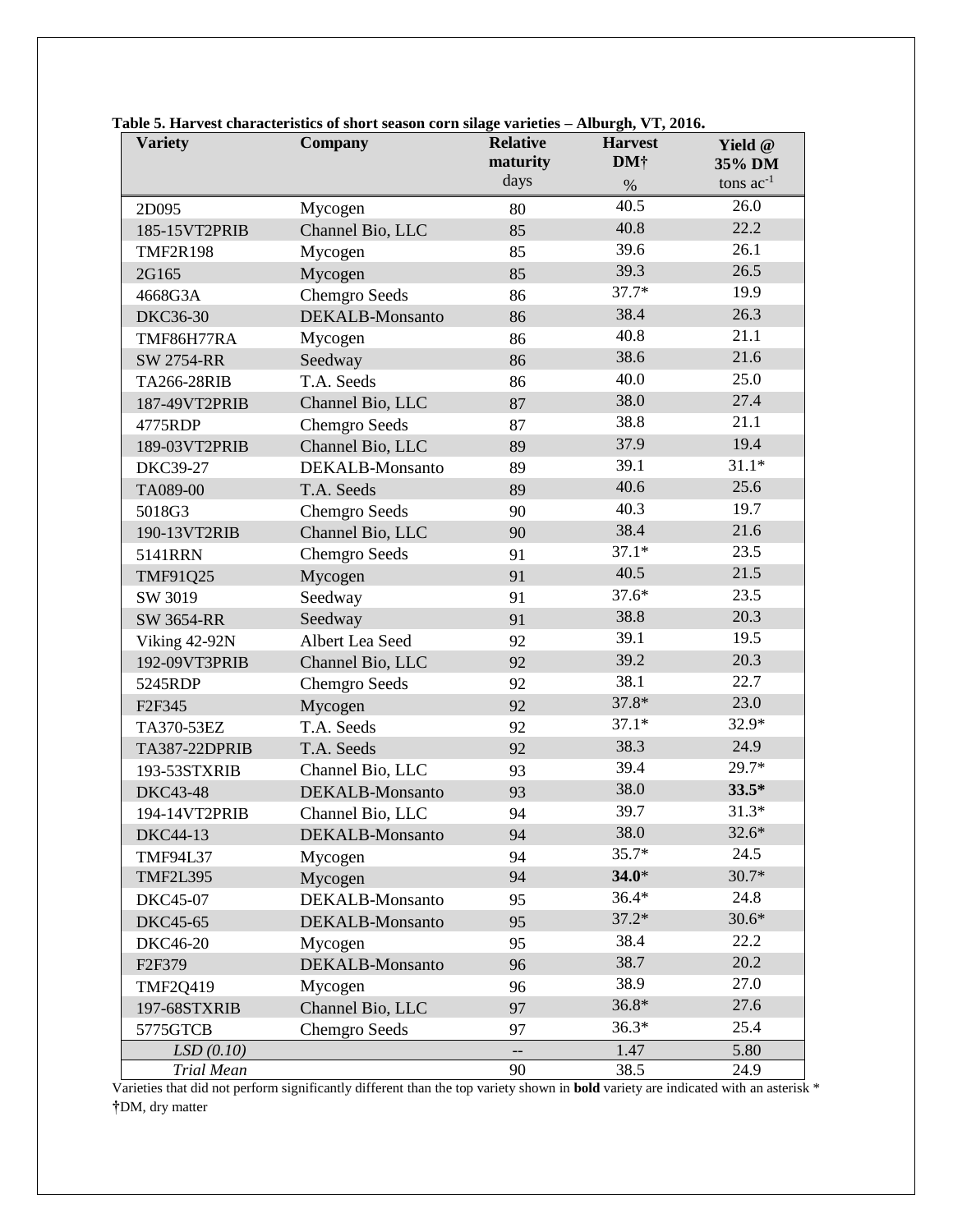

**Figure 1. Yield at 35% moisture for 39 short season corn silage varieties. The red line indicates the average yield.**  \* Varieties that did not perform significantly lower than the top performing variety are indicated with an asterisk.

All forage quality characteristics varied statistically across varieties (Table 6). Crude protein ranged from 6.19% to 9.89%, with the trial average being 8.2%. Protein was highest for the variety TMF2R198, but was not statistically significant from 4 other varieties. The ADF was lowest for DEKALB variety DKC 39-27, but was not significant from 27 other varieties, and the NDF was lowest for Chemgro Seeds variety 4668G3A, but was not significant from 20 other varieties. Digestible NDF (NDFD) was highest for variety Viking 42-92N at 74.3%. The trial mean was 69.7%. The variety with highest projected milk per ton of forage was F2F369 at 3595 lbs ton<sup>-1</sup>, and the variety with the highest projected milk production per acre of forage was TA387-22DPRIB at 41,795 lbs ac<sup>-1</sup>.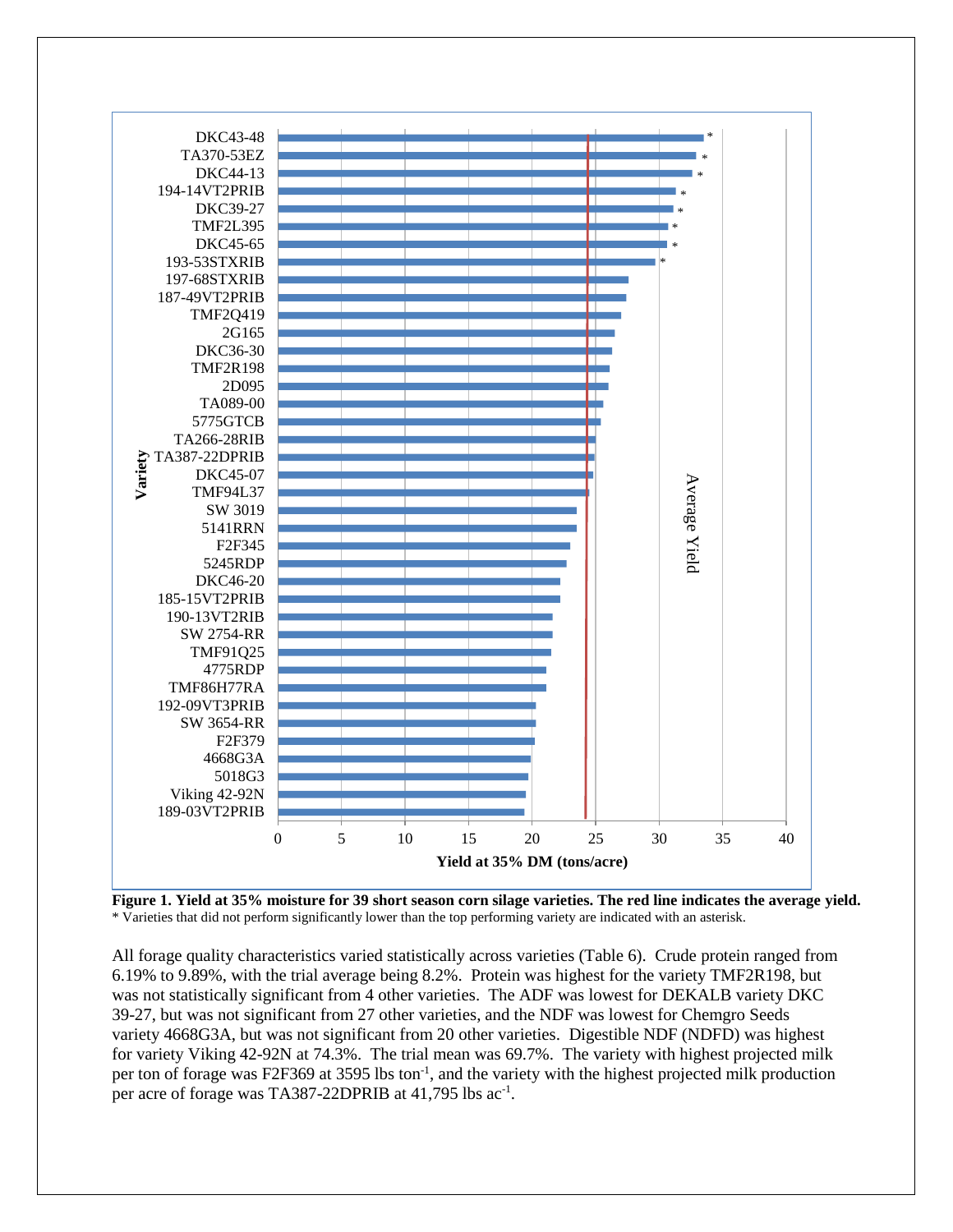| <b>Variety</b>     | Company              | RM   | Table 6. Forage quality of 39 short season corn silage varieties - Alburgh, VT, 2016.<br><b>Forage Quality Characteristics</b><br><b>Milk</b> |            |            |             |            |                |            |                  |
|--------------------|----------------------|------|-----------------------------------------------------------------------------------------------------------------------------------------------|------------|------------|-------------|------------|----------------|------------|------------------|
|                    |                      |      | CP                                                                                                                                            | <b>ADF</b> | <b>NDF</b> | <b>NDFD</b> | <b>TDN</b> | $NE_{L}$       | $ton^{-1}$ | $\rm{acre}^{-1}$ |
|                    |                      |      | $\%$ of                                                                                                                                       | $\%$ of    | $\%$ of    | $\%$ of     | % of       |                |            |                  |
|                    |                      | Days | $DM$                                                                                                                                          | ${\rm DM}$ | $DM$       | <b>NDF</b>  | <b>DM</b>  | Mcal $lb^{-1}$ | <i>lbs</i> | <i>lbs</i>       |
| 2D095              | Mycogen              | 80   | 8.94*                                                                                                                                         | 27.3       | 47.0       | 67.0        | 73.9       | 0.67           | 3209       | 26953            |
| 185-15VT2PRIB      | Channel Bio, LLC     | 85   | 8.55                                                                                                                                          | $23.0*$    | 39.7*      | 66.8        | 74.3       | 0.68           | 3300       | 25682            |
| <b>TMF2R198</b>    | Mycogen              | 85   | $9.89*$                                                                                                                                       | 23.9*      | $42.1*$    | 69.0        | 78.0*      | $0.73*$        | 3581*      | 30763            |
| 2G165              | Mycogen              | 85   | 8.79                                                                                                                                          | $23.2*$    | $41.3*$    | 68.8        | $77.4*$    | $0.72*$        | 3538*      | 27266            |
| 4668G3A            | Chemgro Seeds        | 86   | 8.34                                                                                                                                          | $23.0*$    | $38.3*$    | 68.2        | 75.8       | $0.70*$        | 3432*      | 33086            |
| DKC36-30           | DEKALB-Monsanto      | 86   | 9.74*                                                                                                                                         | $24.3*$    | $41.4*$    | 66.9        | 75.3       | 0.69           | 3370       | 23395            |
| TMF86H77RA         | Mycogen              | 86   | 7.95                                                                                                                                          | $24.5*$    | 44.8       | $71.2*$     | $76.4*$    | $0.70*$        | 3433*      | 23967            |
| <b>SW 2754-RR</b>  | Seedway              | 86   | 8.37                                                                                                                                          | $25.4*$    | 44.1       | 69.3        | $77.7*$    | $0.72*$        | 3543*      | 25093            |
| TA266-28RIB        | T.A. Seeds           | 86   | 8.65                                                                                                                                          | 25.9       | 44.6       | 69.0        | $77.6*$    | $0.72*$        | 3525*      | 25513            |
| 187-49VT2PRIB      | Channel Bio, LLC     | 87   | 7.25                                                                                                                                          | $25.0*$    | 45.4       | $72.5*$     | 75.4       | 0.69           | 3343       | 31155            |
| 4775RDP            | Chemgro Seeds        | 87   | 8.19                                                                                                                                          | $24.7*$    | 45.1       | $72.3*$     | $77.7*$    | $0.72*$        | 3530*      | 23950            |
| 189-03VT2PRIB      | Channel Bio, LLC     | 89   | 7.55                                                                                                                                          | $24.4*$    | $42.8*$    | 72.0*       | 78.0*      | $0.73*$        | 3574*      | 29301            |
| <b>DKC39-27</b>    | DEKALB-Monsanto      | 89   | 8.10                                                                                                                                          | 22.6       | $40.0*$    | 71.0        | 76.9*      | $0.72*$        | 3508*      | 23129            |
| TA089-00           | T.A. Seeds           | 89   | 8.29                                                                                                                                          | 26.3       | 44.0       | 69.9        | $77.1*$    | $0.71*$        | 3484*      | 25761            |
| 5018G3             | <b>Chemgro Seeds</b> | 90   | 8.22                                                                                                                                          | $24.2*$    | $42.4*$    | 69.6        | $77.8*$    | $0.72*$        | 3562*      | 28069            |
| 190-13VT2RIB       | Channel Bio, LLC     | 90   | 7.03                                                                                                                                          | $23.8*$    | 43.6       | $72.5*$     | $77.5*$    | $0.72*$        | 3527*      | 28374            |
| 5141RRN            | Chemgro Seeds        | 91   | 7.60                                                                                                                                          | $24.8*$    | 43.8       | 71.0        | 78.0*      | $0.73*$        | 3567*      | 22277            |
| TMF91Q25           | Mycogen              | 91   | 6.19                                                                                                                                          | 30.8       | 55.3       | 70.4        | 72.2       | 0.65           | 3065       | 28424            |
| SW 3019            | Seedway              | 91   | 8.23                                                                                                                                          | 26.6       | 44.9       | 70.4        | $76.7*$    | $0.71*$        | 3456*      | 24208            |
| SW 3654-RR         | Seedway              | 91   | 8.17                                                                                                                                          | $25.4*$    | 45.7       | $71.7*$     | $76.3*$    | 0.70           | 3416       | 23544            |
| Viking 42-92N      | Albert Lea Seed      | 92   | 7.07                                                                                                                                          | 23.9*      | 44.0       | $74.3*$     | $77.8*$    | $0.72*$        | 3550*      | 28909            |
| 192-09VT3PRIB      | Channel Bio, LLC     | 92   | 7.51                                                                                                                                          | $25.4*$    | 42.9*      | 68.3        | 78.0*      | $0.73*$        | 3575*      | 38830*           |
| 5245RDP            | <b>Chemgro Seeds</b> | 92   | 6.74                                                                                                                                          | 28.3       | 51.0       | $70.8*$     | $76.2*$    | 0.69           | 3380       | 33095            |
| F <sub>2F345</sub> | Mycogen              | 92   | 8.34                                                                                                                                          | $24.0*$    | $43.1*$    | 70.1        | $77.3*$    | $0.72*$        | 3524*      | 29204            |
| TA370-53EZ         | T.A. Seeds           | 92   | 7.34                                                                                                                                          | $24.6*$    | $42.1*$    | 68.5        | 77.9*      | $0.73*$        | 3572*      | 39334*           |
| TA387-22DPRIB      | T.A. Seeds           | 92   | 7.95                                                                                                                                          | $23.6*$    | $42.3*$    | 68.4        | $77.2*$    | $0.72*$        | 3511*      | 41795*           |
| 193-53STXRIB       | Channel Bio, LLC     | 93   | 8.49                                                                                                                                          | $23.2*$    | $41.4*$    | 70.7        | 78.0*      | $0.73*$        | 3587*      | 27275            |
| <b>DKC43-48</b>    | DEKALB-Monsanto      | 93   | 8.07                                                                                                                                          | $24.9*$    | $42.0*$    | 69.8        | 78.0*      | $0.73*$        | $3582*$    | 31701            |
| 194-14VT2PRIB      | Channel Bio, LLC     | 94   | 7.75                                                                                                                                          | $23.1*$    | $41.7*$    | $72.0*$     | $78.0*$    | $0.73*$        | 3583*      | 25557            |
| DKC44-13           | DEKALB-Monsanto      | 94   | 7.81                                                                                                                                          | 29.2       | 51.3       | 69.7        | $76.7*$    | 0.70           | 3402       | 31292            |
| <b>TMF94L37</b>    | Mycogen              | 94   | 8.08                                                                                                                                          | 28.7       | 43.8       | 66.4        | $77.6*$    | $0.72*$        | 3501*      | 41119*           |
| <b>TMF2L395</b>    | Mycogen              | 94   | 7.47                                                                                                                                          | $25.2*$    | 43.8       | 72.0        | $77.3*$    | $0.72*$        | 3510*      | 34101            |
| DKC45-07           | DEKALB-Monsanto      | 95   | 9.28*                                                                                                                                         | 25.8       | $42.2*$    | 69.2        | 78.0*      | $0.73*$        | 3580*      | 38414*           |
| DKC45-65           | DEKALB-Monsanto      | 95   | 8.56                                                                                                                                          | 25.8       | $41.2*$    | 67.1        | 78.0*      | $0.73*$        | 3588*      | 38456*           |
| DKC46-20           | Mycogen              | 95   | 8.77                                                                                                                                          | $24.4*$    | $40.4*$    | 70.1        | $77.4*$    | $0.72*$        | 3532*      | 37461*           |
| F2F379             | DEKALB-Monsanto      | 96   | 8.60                                                                                                                                          | $23.3*$    | 43.4*      | 70.0        | 78.0*      | $0.73*$        | 3595*      | 32135            |
| <b>TMF2Q419</b>    | Mycogen              | 96   | 8.41                                                                                                                                          | 26.7       | 43.6       | 66.2        | 78.0*      | $0.73*$        | 3569*      | 34052            |
| 197-68STXRIB       | Channel Bio, LLC     | 97   | 8.44                                                                                                                                          | 26.1       | 45.4       | 69.1        | $77.6*$    | $0.72*$        | 3525*      | 40391*           |
| 5775GTCB           | Chemgro Seeds        | 97   | $9.45*$                                                                                                                                       | $23.2*$    | $40.3*$    | 70.7        | $77.2*$    | $0.72*$        | 3534*      | 36702*           |
| LSD(0.1)           |                      |      | 1.03                                                                                                                                          | 2.92       | 5.07       | 3.44        | 1.86       | 0.03           | 167        | 6321             |
| <b>Trial Mean</b>  |                      | 90   | 8.20                                                                                                                                          | 25.1       | 43.8       | 69.7        | 77.0       | 0.71           | 3491       | 30506            |

 **Table 6. Forage quality of 39 short season corn silage varieties - Alburgh, VT, 2016.**

Top performing variety is indicated in **bold**.

Varieties that did not perform significantly lower than the top performing variety are indicated with an asterisk \*.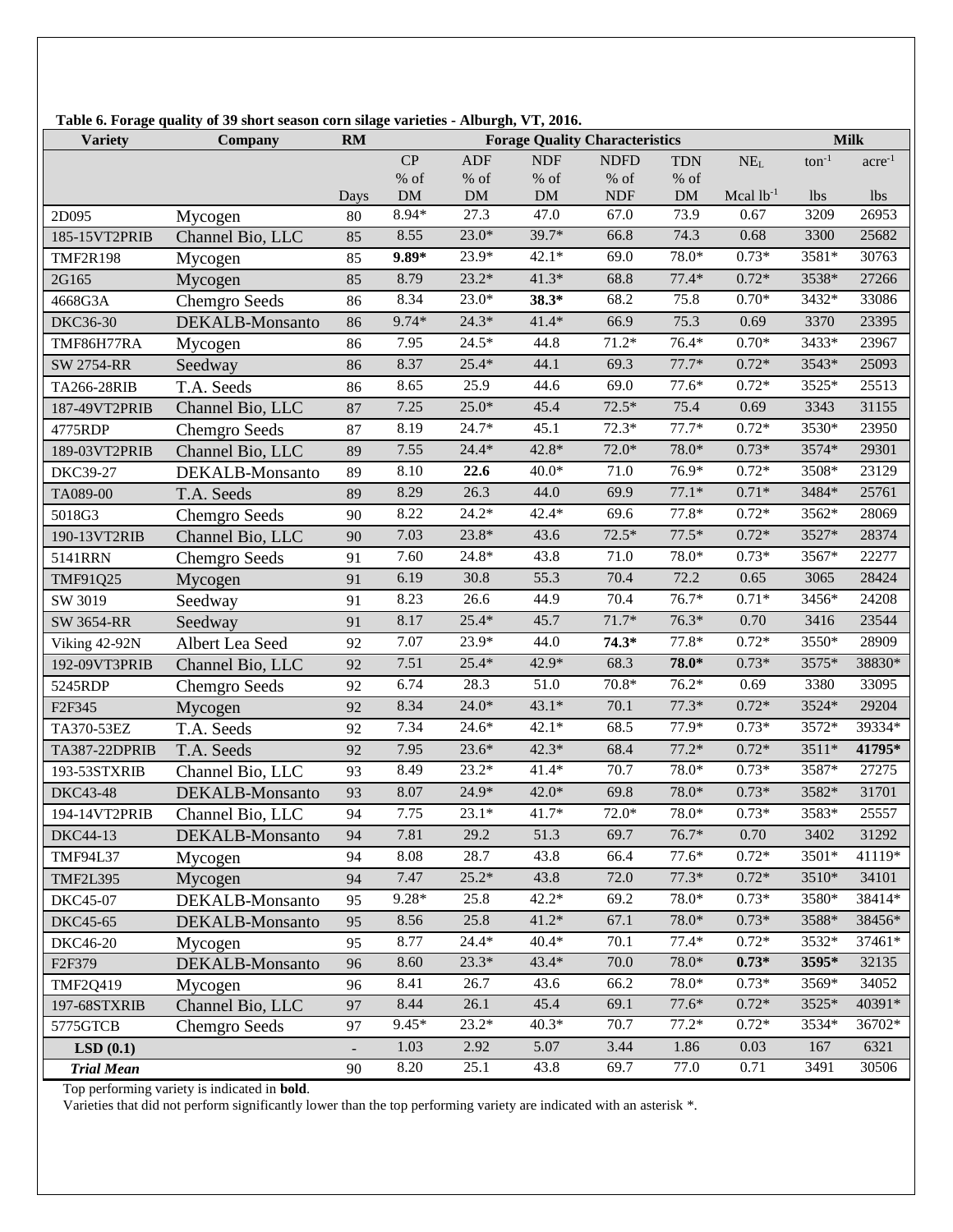Figure 2 displays the relationship between milk per ton and milk per acre for varieties trialed in Alburgh, VT. The dotted lines dividing the figure into four quadrants represent the mean milk per ton and acre for the location. Hybrids that fall above or to the right of the lines performed better than the average, and hybrids below or to the left of the lines performed below average. Varietal selection should be based on the goals of the farm as well as data compared from multiple sites and years.



**Figure 2. Relationship between milk per ton and milk per ac-1 for short season corn silage varieties grown in Alburgh, VT. Dotted lines represent the mean milk per ton-1 and milk per ac-1 .**

## **DISCUSSION**

It is important to remember that the results only represent one year of data. Due to low rainfall, this season was not favorable for silage corn. Varieties reached proper maturity on time, but likely due to drought like conditions during the growing season had lower yield than what has been seen in past seasons. It is important to note that all varieties were higher than the desired 35% DM at the time of harvest. This was due to an equipment breakdown slightly delaying corn harvest. There was no severe lodging of corn stalks. Yields ranged from 19.4 to 33.5 tons per acre, indicating the importance of proper varietal selection to maximize short season corn yields. Several short season varieties yielded well and produced high quality feed.